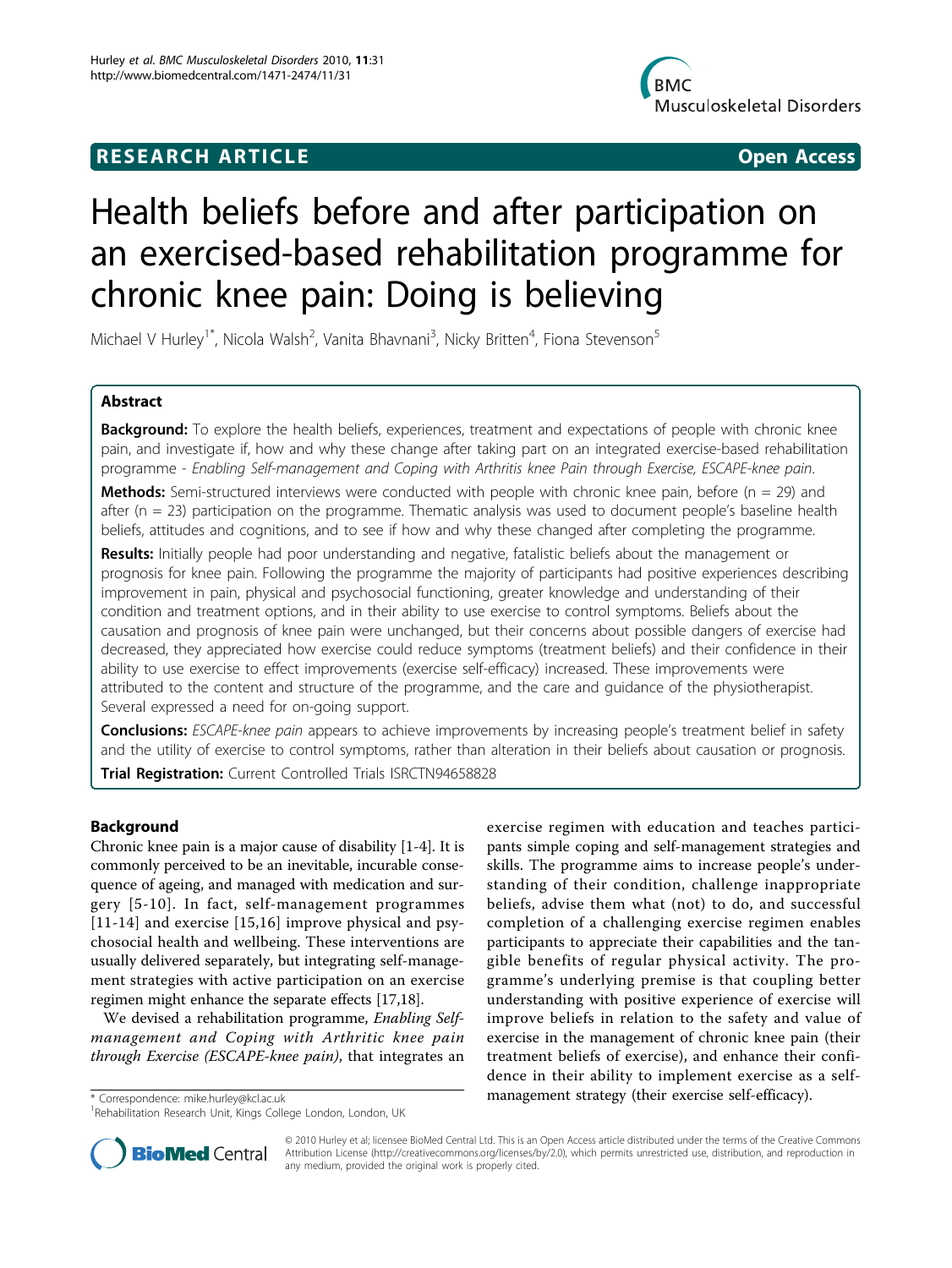The programme applied Leventhal's self-regulation model of illness [\[19](#page-10-0)], which posits people's understanding of illness is based on their rationalisation about its cause, consequences, timeline, trajectory, prognosis and the ability of them or others to successfully treat (control or cure) the condition [[19](#page-10-0)]. These cognitions are acquired from people's beliefs, experiences and information gleaned from family, friends, healthcare practitioners and the media. Importantly, the self-regulation model is malleable, so positive or negative experiences and information can alter people's illness beliefs, coping strategies and behaviour [[19\]](#page-10-0). Therefore, interventions that address people's maladaptive beliefs and behaviour, might improve self-regulation of pain, disability, physical and psychosocial well-being [\[20\]](#page-10-0).

In a randomised controlled trial (RCT) ESCAPE-knee pain significantly improved self-reported physical functioning, pain, anxiety, depression, exercise health beliefs and exercise self-efficacy, but had little effect on physiological variables, such as knee muscle strength [[21\]](#page-10-0). Thus successful rehabilitation seems to depend more on improving psychosocial well-being and health beliefs than physiological improvement [[22](#page-10-0)]. Unfortunately, quantitative evaluation cannot explain how and why a complex healthcare intervention was effective. To do this we interviewed a sub-sample of the trial participants, to see whether, how and why their initial beliefs about the causes, management and prognosis of chronic knee pain changed, after completing the programme.

Our premise was that participation on the programme would improve participants treatment belief in exercise as an effective intervention for chronic knee pain, and improve their confidence in their ability to exercise, thereby self-managing their problems.

## Methods

Detailed description of the RCT and rehabilitation programme are available [\[21](#page-10-0)]. Briefly, 418 participants aged 50 years of age or over, who had knee pain of more than 6 months duration, were identified from databases of 54 primary care surgeries in South East London and randomised to receive: i) usual care (control group,  $N =$ 140); ii) the ESCAPE-knee pain programme delivered to individual participants ( $N = 146$ ); iii) the ESCAPE-knee pain programme delivered to small groups of 8 participants ( $N = 132$ ). This report relates to the participants who undertook the rehabilitation programme, individually or in small groups.

## Rehabilitation programme

The rehabilitation programme consisted of 12 sessions (twice weekly for 6 weeks) supervised by a physiotherapist. To ensure consistency in content and delivery, the same physiotherapist supervised all the sessions for all participants. Each session comprised an education and exercise component;

## Education component

The education aspect of the programme took place in a quiet room. The physiotherapist guided a 10-15 minute themed informal discussion designed to enhance patients' understanding of their condition its causes, consequences, prognosis and promote simple self-management and coping strategies by giving participants information, advice and teaching simple problem-solving and planning skills. It emphasised the importance of exercise/physical activity in reducing pain and improving function.

#### Exercise component

The exercises were performed in the gym of a physiotherapy out-patient department. The physiotherapist supervised each exercise session that lasted 30-45 minutes designed to increase strength, balance, co-ordination and confidence in collaboration with each participant taking into account their abilities. Initially 10 exercises were selected, but as the quantity and quality of exercise performance improved, these were progressed by omitting easier exercises and introducing more challenging exercises. In this way, each participant worked near their maximum capabilities in a controlled manner, with the physiotherapist nurturing participants' confidence in their ability to perform the exercises.

After 12 sessions participants were discharged with a home exercise regimen, advised to remain active and given information about local community exercise facilities, classes and self-help groups.

#### Recruitment of interviewees

At the end of the baseline assessment of the RCT, participants were given a verbal outline of the qualitative study. As the qualitative study began after the RCT was underway, approximately a quarter of the patients in the RCT were approached, our target was to recruit 12 participants from each arm of the RCT using a purposive sample based on age, sex and ethnicity. People who expressed an interest in being interviewed received written information and their details were forwarded to the interviewer, who then contacted them explained the trial to them, addressed any concerns and, for those willing, arranged a baseline interview, when participant's signed consent was obtained.

The study complied with the Helsinki Declaration and had approval from the Local Research Ethics Committees of King's College, Guy's and St Thomas' (Ref No. 01-128) and Lewisham (Ref No. 01/10/17) Hospitals.

#### Data collection and analysis

Interviews lasted 45-90 minutes and were conducted by the same interviewer in participants' homes or preferred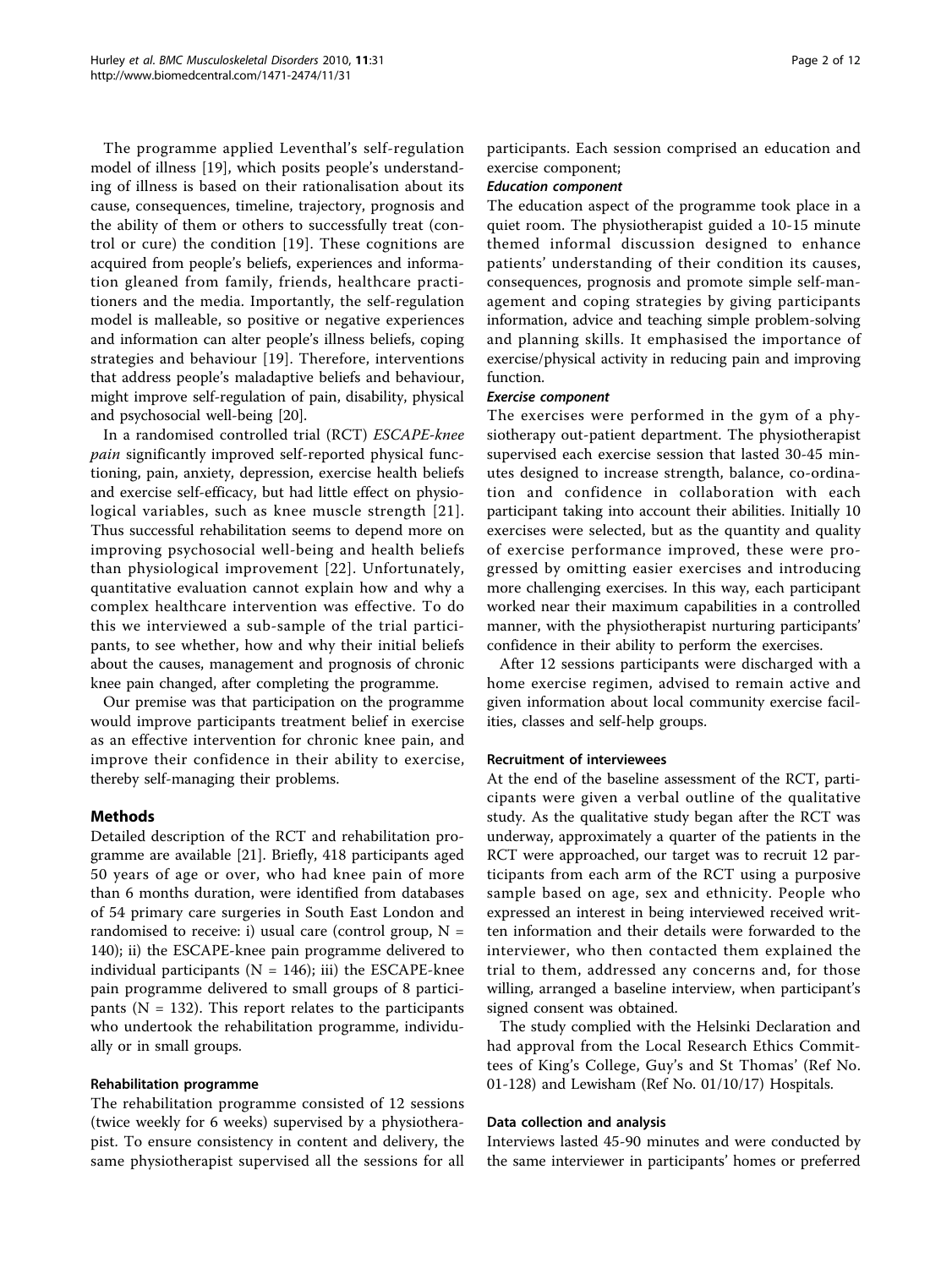location. It was emphasised to interviewees that the researchers running the RCT were unaware who was being interviewed and all transcripts would be anonymised and unattributable. Interview guides was used to ensure the project objectives were met and similar issues were explored with each participant (Appendix A), but interviewees were encouraged to raise, and the interviewers to explore, any issues considered relevant. Baseline interviews explored participants' experiences of living with knee pain, their understanding and beliefs about their condition, and strategies adopted to manage it. The same participants were re-interviewed after completing the programme to explore their experiences of the programme, its impact on their beliefs about knee pain and their views about the management of their condition (Appendix A). Preliminary analysis of the first few baseline and post-rehabilitation interviews identified emerging themes that influenced the content of subsequent interviews.

Interviews were audio taped, transcribed verbatim and imported into NVIVO v.2 software to organise and investigate the data. The thematic analysis was conducted. The interview transcripts were read several times by two researchers independently to familiarise themselves with the data, who met regularly to discuss and agree a coding scheme that assigned labels to segments of text identifying themes and resolve differences in coding and interpretation. Further codes were added as new themes emerged. All the authors received all interview transcripts, coded files and summaries of the emerging themes, reviewed and commented on the coding, analysis and plausibility of interpretation to refine and develop the analysis, and these issues were discussed at biannual project meetings. Cross-case and case-by-case analysis was undertaken to compare differences between participants' opinions and beliefs before and after rehabilitation.

## Results

Twenty nine participants were interviewed at baseline, twenty three agreed to be re-interviewed post-rehabilitation, and their characteristics and pseudonyms are shown in Table [1](#page-3-0). The only difference between those who agreed to be re-interviewed and those who declined was that the three Black African interviewees declined to be re-interviewed.

#### Baseline interviews

Supporting quotations are given in Table [2](#page-4-0) and a pictorial representation of how these affect health beliefs and subsequent behaviours in Figure [1.](#page-5-0)

#### Causation

People were uncertain and bewildered about how, why and when their knee pain started. Most attributed knee pain to mechanical "wear and tear" of occupational, sporting and leisure physical activities, which led them to believe knee pain was an inevitable consequence of normal ageing. Some people tried to identify a specific incident as the start of their pain, but their recollection of the incident was often vague and they struggled to convince even themselves that this was the start of their problems. Frequently a familial predisposition for joint pain was mentioned with reference to a close relative, often female, who had "arthritis" or "rheumatism". Being overweight was also thought to cause or exacerbate pain.

## Impact

**Pain**Typically, people described episodic pain that increased gradually over several years. Pain varied greatly within and between participants, described variously as "a niggle", "not too bad", "murder" or "agony". Often weightbearing activities brought on pain, but people with advanced disease also had pain while sitting or in bed. The unpredictability of pain bewildered people.

Function limitations and disabilityPain, muscle weakness and fatigue after common activities of daily living impaired people's physical functioning and mobility. They stoically tried to carry out their normal activities, but often had to adjust or avoid activities (e.g. showering instead of bathing) in order to cope with their limitations and maximise their independence, and depended on family and friends for help with essential domestic and social activities (e.g. shopping, housework, gardening, transport, bathing).

Psychosocial and emotionalLimitations in functioning and the need for help made people feel frustrated, angry, depressed, embarrassed, incapacitated and a burden to others, and increased worries that the ultimate outcome would be severe disability, immobility and dependency.

## Management

Our inclusion criteria meant all participants had consulted their GP about knee pain. People were often told the problem was due to wear and tear and getting old. Few could remember receiving information or advice, and they perceived knee pain was considered a benign condition that did not have a high priority, which confirmed their own beliefs and attitudes. No one had been offered a self-management programme. Management was seen as ineffectual, and consequently few were regularly consulting their GP despite on-going problems.

MedicalManagement usually involved people being offered palliative medication. People used analgesia reluctantly, usually when pain was severe or before/after activities that exacerbated pain (e.g. shopping, gardening). They were concerned about side effects, becoming addicted and worried that taking it regularly would reduce its effectiveness. People taking medication for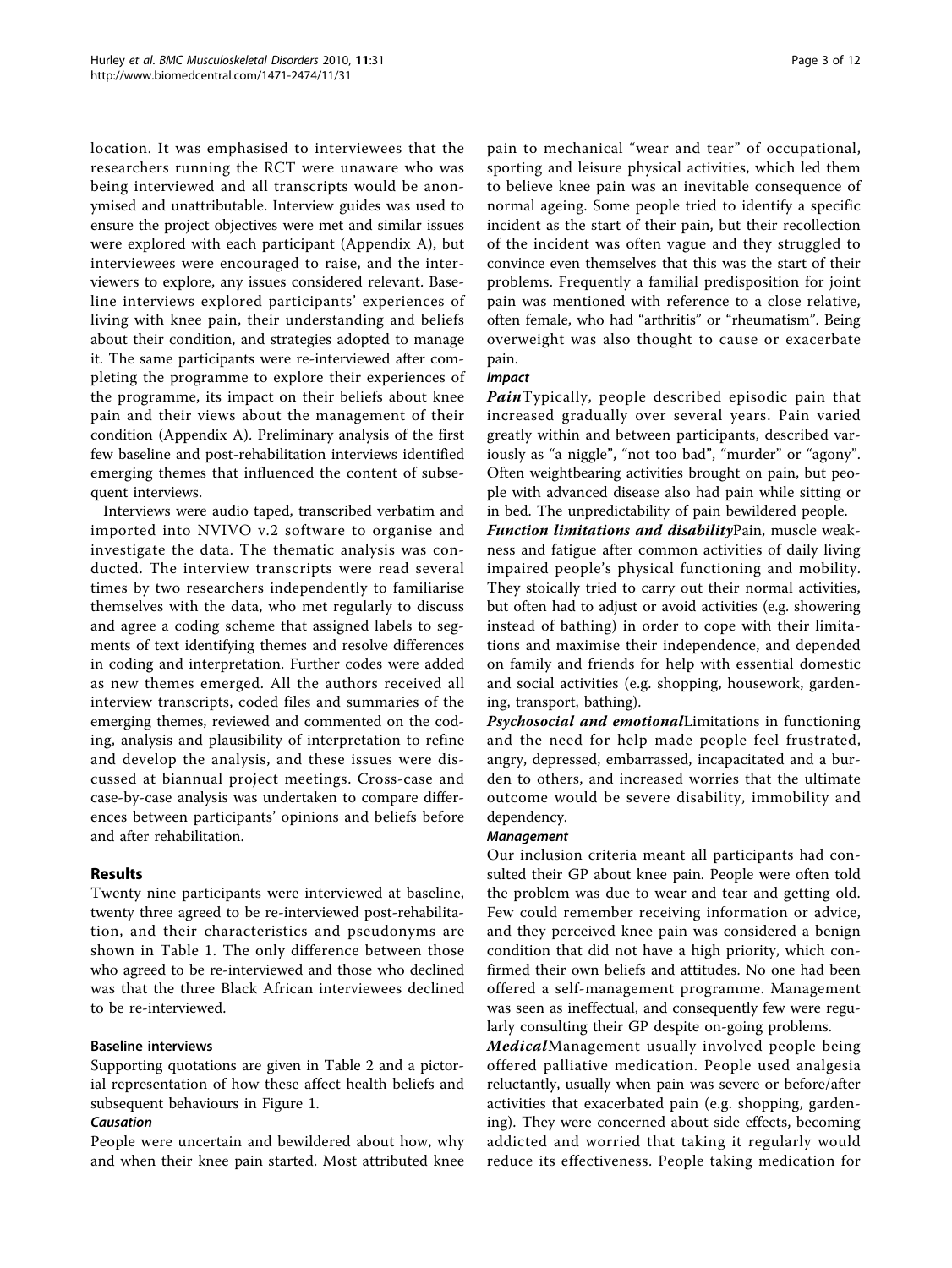| <b>Baseline Interviews</b>     |                                   |             |                              |                                                                                  |
|--------------------------------|-----------------------------------|-------------|------------------------------|----------------------------------------------------------------------------------|
|                                | <b>Trial arm</b>                  | Age         | Gender                       | <b>Ethnicity</b>                                                                 |
| Number = $29$                  | Individual $= 12$<br>$Group = 17$ | Mean 67 yrs | Female $= 19$<br>$Male = 10$ | Black Caribbean $= 5$<br>Black African $=$ 3<br>Indian $= 1$<br>Caucasian $= 20$ |
| Pseudonym                      |                                   |             |                              |                                                                                  |
| Sandra                         | Individual                        | 64          | Female                       | <b>Black Caribbean</b>                                                           |
| Rachel                         | Individual                        | 76          | Female                       | Caucasian                                                                        |
| Giles                          | Individual                        | 76          | Male                         | Caucasian                                                                        |
| Donald                         | Group                             | 67          | Male                         | Caucasian                                                                        |
| Barry                          | Group                             | 71          | Male                         | Indian                                                                           |
| Veronica                       | Group                             | 74          | Female                       | Caucasian                                                                        |
| Bernard*                       | Individual                        | 57          | Male                         | <b>Black African</b>                                                             |
| Geraldine                      | Group                             | 65          | Female                       | Caucasian                                                                        |
| Doris                          | Group                             | 71          | Female                       | Caucasian                                                                        |
| Ernest                         | Individual                        | 60          | Male                         | <b>Black Caribbean</b>                                                           |
| Derek                          | Individual                        | 76          | Male                         | Caucasian                                                                        |
| Ruby*                          | Individual                        | 68          | Female                       | <b>Black Caribbean</b>                                                           |
| Robert                         | Individual                        | 65          | Male                         | Caucasian                                                                        |
| Sue                            | Group                             | 77          | Female                       | Caucasian                                                                        |
| Jacky                          | Group                             | 61          | Female                       | Caucasian                                                                        |
| Cathy*                         | Individual                        | 62          | Female                       | Caucasian                                                                        |
| Mary                           | Group                             | 65          | Female                       | <b>Black Caribbean</b>                                                           |
| Penny*                         | Group                             | 51          | Female                       | <b>Black African</b>                                                             |
| Jack                           | Group                             | 72          | Male                         | Caucasian                                                                        |
| Betty                          | Group                             | 84          | Female                       | Caucasian                                                                        |
| Lorraine                       | Group                             | 65          | Female                       | <b>Black Caribbean</b>                                                           |
| Harriet*                       | Group                             | 60          | Female                       | <b>Black African</b>                                                             |
| Martina                        | Group                             | 53          | Female                       | Caucasian                                                                        |
| Alan                           | Group                             | 58          | Male                         | Caucasian                                                                        |
| Monica                         | Group                             | 59          | Female                       | Caucasian                                                                        |
| Celia                          | Group                             | 60          | Female                       | Caucasian                                                                        |
| David*                         | Individual                        | 72          | Male                         | Caucasian                                                                        |
| Stella                         | Individual                        | 80          | Female                       | Caucasian                                                                        |
| Laura                          | Individual                        | 66          | Female                       | Caucasian                                                                        |
| Post-rehabilitation interviews |                                   |             |                              |                                                                                  |
| Number $= 23$                  | Individual $= 8$<br>$Group = 15$  | Mean 68 yrs | Female $= 15$<br>$Male = 8$  | Black Caribbean = $4$<br>Black African $= 0$<br>Indian $= 1$<br>$Cauchan = 18$   |

#### <span id="page-3-0"></span>Table 1 Details of interviewees with pseudonyms

\*Participant declined to be re-interviewed

yrs - years

common co-morbidities (e.g. diabetes, cardiovascular, respiratory disease) wanted to limit the medications they were taking, preferring to omit analgesia and cope with pain rather than omit medication for co-morbidities seen as more serious, over which they had little control. SurgicalPeople reasoned that while medication might alleviate symptoms, surgery was the only way to correct structural joint damage, eliminate pain and restore mobility, function and independence, but they wanted to delay surgery as long as possible. Others were more sceptical and frightened of surgery. Whether people held positive or negative expectations of surgery was strongly influenced by the exp eriences of family, friends, media reports or presence of co-morbidities that contra-indicated surgery.

Non-pharmacologicalAwareness of treatment options other than medication and surgery was poor. Many people were using alternative remedies (e.g. fish oils, glucosamine, herbal remedies, acupuncture, osteopathy, copper bracelets, etc) on the recommendation of family, friends, media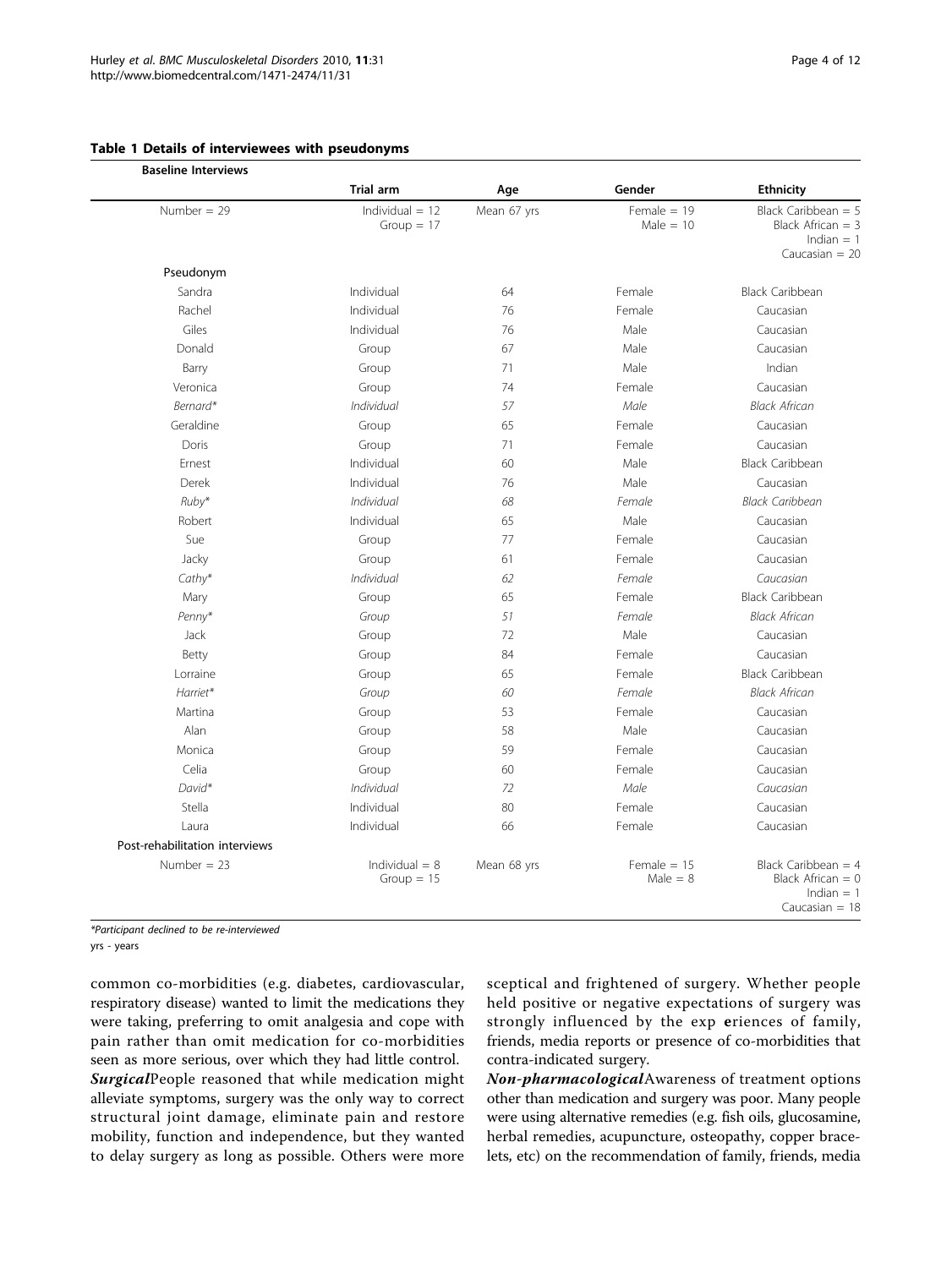| <b>Theme</b>        | <b>Supporting Quote</b>                                                                                                                                                                                                                                                                                                                                                                                                                                                                                                                                                                                                                  |
|---------------------|------------------------------------------------------------------------------------------------------------------------------------------------------------------------------------------------------------------------------------------------------------------------------------------------------------------------------------------------------------------------------------------------------------------------------------------------------------------------------------------------------------------------------------------------------------------------------------------------------------------------------------------|
| Causation:          |                                                                                                                                                                                                                                                                                                                                                                                                                                                                                                                                                                                                                                          |
|                     | - normal ageing "I think it's just wear and tear. I think it's just accepted that you're going to get these things as you get older." Cathy                                                                                                                                                                                                                                                                                                                                                                                                                                                                                              |
|                     | - activities/injuries "! was very athletic when I was young, and you know yourself with the athletes the injuries they get affects them later in life."<br>Celia                                                                                                                                                                                                                                                                                                                                                                                                                                                                         |
|                     | - hereditary "My daughters have trouble with their knee now as well, don't know if it's inheritancemy granddad suffered with it, my<br>mother's troubled with it." Sandra                                                                                                                                                                                                                                                                                                                                                                                                                                                                |
|                     | - excess body weight "Well as I say, I need to lose weightWell I mean there must be a lot of pressure on my knees as well, because I am<br>overweight." Alan                                                                                                                                                                                                                                                                                                                                                                                                                                                                             |
| Impact:             |                                                                                                                                                                                                                                                                                                                                                                                                                                                                                                                                                                                                                                          |
| - disability Rachel | - pain "lt's very tiring walking round shopsSome days I just sit here most of the time because its too painful too painful to move"<br>"Getting out of bed, getting going, turning over in bed, waking up in the nightgetting in and out of the car is a nightmare"<br>Geraldine<br>"I don't have a bath. I can't get up and downI stand in the bath and wash down." Doris                                                                                                                                                                                                                                                               |
|                     | "I'm good at going up stairs, it's the coming down I have difficulty with." Veronica<br>"I'm limited now, I can't go out as often as before, you know." Sandra<br>"It alters your lifeit swings your life right round, it restricts you" Deirdre                                                                                                                                                                                                                                                                                                                                                                                         |
|                     | - stoicism "Well there's hardly a good day you know. I mean I just make the best of it. I don't try to you know, let it get me down.<br>Although I have pain, I'll try and do what I can do you know rather than to just say 'I am in pain I cant do that'" Ernest                                                                                                                                                                                                                                                                                                                                                                       |
|                     | - need help "my daughter has to be with me to have a bathI can't move, I can't push my legs down from my knees, they won't<br>functionI can't do shoppingmy daughter does it all, yeah. You know, I mean she's ever so good to meShe does things, she<br>does this of a morning before she goes to work" Stella                                                                                                                                                                                                                                                                                                                          |
|                     | - psychosocial and " [inability to do gardening] makes me mad at times, cos I feel frustrated about it. I know there's masses of things that want<br>emotional to be done out there, I just haven't got the energy to do themIt makes you feel older." Rachel<br>"I'm very upset with myself cos, you know, when you're used to being mobile and able to do things for yourself, now you<br>have to depend on people to do it, it's not very nice is it?It's embarrassing. Like [at a dinner and dance] I sat down and had<br>the dinner, and when I was to get up I couldn't move. I was so embarrassed and people looking at me." Mary |
| Management:         |                                                                                                                                                                                                                                                                                                                                                                                                                                                                                                                                                                                                                                          |
|                     | - limited advice " [participants GP] never said anything, that's why I have always thought it's not worth bothering about. He's not bothered so<br>I am not bothered" Betty                                                                                                                                                                                                                                                                                                                                                                                                                                                              |
|                     | - medication "! don't want too many tablets in me I can try and bear pain myself." Sandra<br>"I do really try to keep off drugs because, you know, I mean I think that they all have side effects." Donald                                                                                                                                                                                                                                                                                                                                                                                                                               |
|                     | - surgery "I'm waiting for a knee replacement, cos I find it very difficult to get around, you knowI'm hoping the operation will correct it."                                                                                                                                                                                                                                                                                                                                                                                                                                                                                            |
|                     | Mary<br>"I'd have to be a lot worse than what I am now I thinkwell I mean if I've gone for thirty years I can go on for a few more."<br>Veronica<br>"I don't want knee surgery, I've seen it happen; I've seen people have it very successfully and I've seen it be a disaster."<br>Geraldine                                                                                                                                                                                                                                                                                                                                            |
|                     | - non-pharmacological " I get the pain and there is nothing that can be done about it" Betty                                                                                                                                                                                                                                                                                                                                                                                                                                                                                                                                             |
|                     | - exercise "I'm questioning whether exercise might exacerbate or ease it. I really don't know." Donald<br>"I got a little bit frightened of doing exercise because I don't know what exercises will be detrimental to the knee or<br>advantageous to it." Derek                                                                                                                                                                                                                                                                                                                                                                          |
|                     | - weight control "I think if you lose weight it keeps one off the tablets" Geraldine                                                                                                                                                                                                                                                                                                                                                                                                                                                                                                                                                     |
| Prognosis:          |                                                                                                                                                                                                                                                                                                                                                                                                                                                                                                                                                                                                                                          |
|                     | - hope "I hope not permanent." Bernard                                                                                                                                                                                                                                                                                                                                                                                                                                                                                                                                                                                                   |
|                     | - pessimistic "I think probably it might get worse because it has been getting worse over the years." Mary                                                                                                                                                                                                                                                                                                                                                                                                                                                                                                                               |
|                     | - fatalistic "! think, having to sit in one of those [wheelchairs]! wouldn't want to do it, I don't want to get to that stage" Rachel                                                                                                                                                                                                                                                                                                                                                                                                                                                                                                    |
|                     | - surgical "nothing will stop it getting worse I'm sureif you have a replacement thing well alright that'll be alright but I mean otherwise<br>they [his knees] just go on getting older" Jack                                                                                                                                                                                                                                                                                                                                                                                                                                           |

### <span id="page-4-0"></span>Table 2 Themes and supporting quotations for interpretation of baseline interviews

reports and advertisements. Some people found these helpful, others were sceptical but often continued to use them in the hope they would prevent or delay progression. ExerciseIntuitively exercise and physical activity were perceived to keep people supple, mobile and maintain functioning. At the same time people associated activity with increasing pain, which they worried might accelerate joint damage. As a result of this confusion, and in

the absence of any advice about what they should (not) be doing, few people were exercising and most were refraining from or avoiding activities.

Weight controlOften people who thought excess body weight increased stress on their joints, exacerbating pain and damage, tried dieting and exercising to lose weight, but activity-related pain impeded attempts to control their body weight.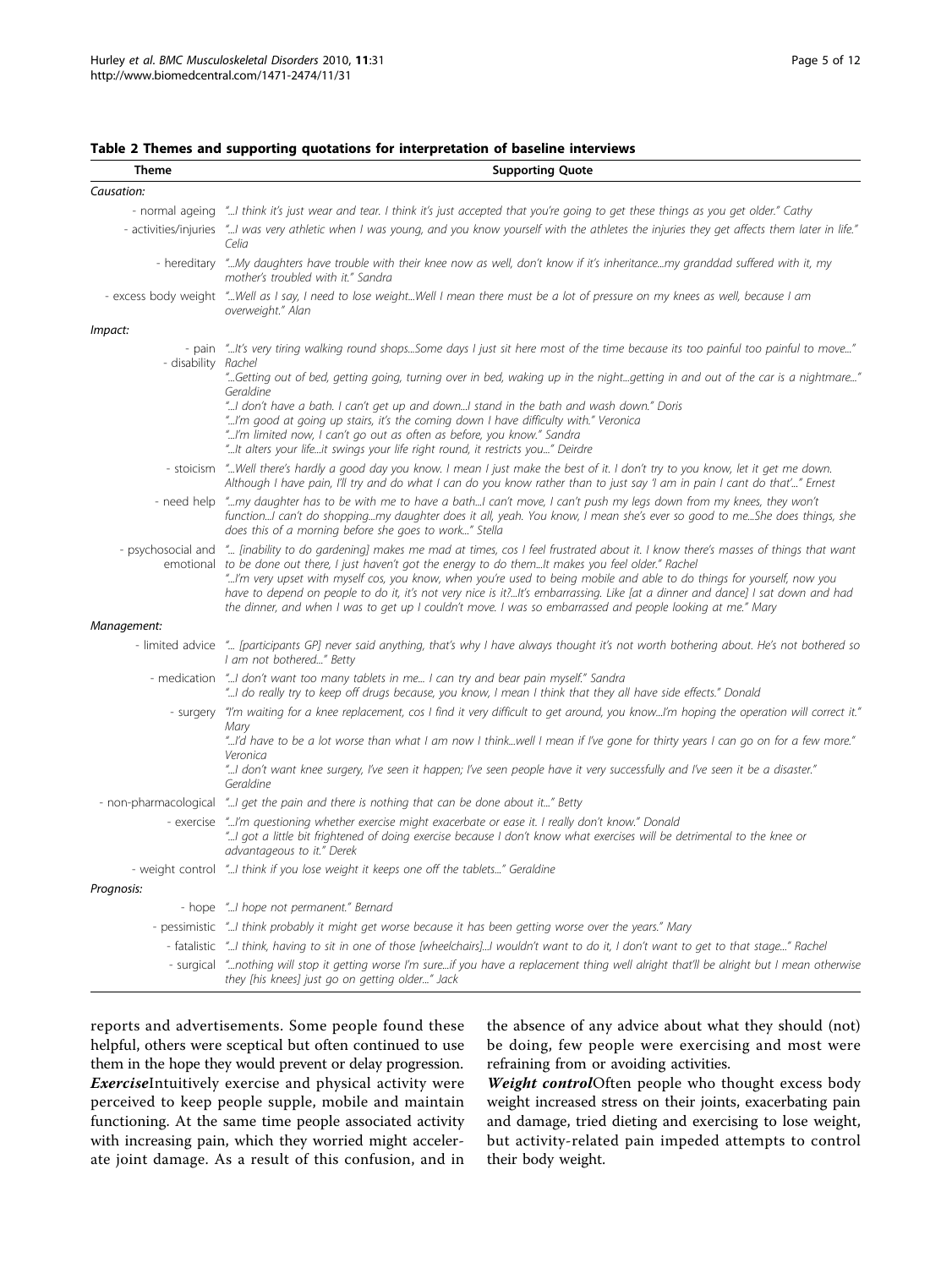#### <span id="page-5-0"></span>Hurley et al. BMC Musculoskeletal Disorders 2010, 11:31 http://www.biomedcentral.com/1471-2474/11/31



## Prognosis

People hoped rather than believed their symptoms would improve. They reasoned that joint damage was irreversible and likely to deteriorate without surgical correction. These beliefs arose from people linking the cause of joint pain to their biography, and the influence of other people's experiences and beliefs.

#### Post-rehabilitation

Supporting quotations are given in Table [3,](#page-6-0) with pictorial representation of how these affect health beliefs and subsequent behaviour in Figure [2.](#page-7-0)

#### Causation

In line with current understanding, the rehabilitation programme informed participants that the causes of chronic knee pain are often unclear, unidentifiable and multi-factorial, usually related to joint injury, previous activities, excess body weight and genetic predisposition. No attempt was made to identify the causes for individual participants' knee pain. Consequently, the programme did not alter participants' reasoning behind the cause of their pain.

## Impact of the rehabilitation programme

IneffectiveTwo participants were "disappointed" in the programme, experiencing little or no benefit from.

This may have been a factor in the participants who withdrew from the study. The small number of people who found the programme ineffective makes it difficult to explore the reasons for ineffectiveness, but the two participants believed themselves too old or their symptoms too severe to enable them to benefit from exercise, and were sceptical and pessimistic about all interventions.

Reduced pain, improved function, abilityMost participants found the programme "interesting" and "informative", bringing "small" to "life-changing" improvements in pain, function (i.e. walking, domestic and social activities, getting on and off buses, driving). They felt less tired and had a general sense of better physical wellbeing.

Improved psychosocial well-beingThe programme reduced anxiety and fear of activities people previously thought might increase pain, increased confidence in their ability to exercise safely and effectively, and generated a sense of self-achievement.

Return to normality The physical and psychological improvements returned a degree of normality to people's lives. Some returned to previous activities they had begun to avoid for fear of harm, or take up activities to increase their level of physical activity.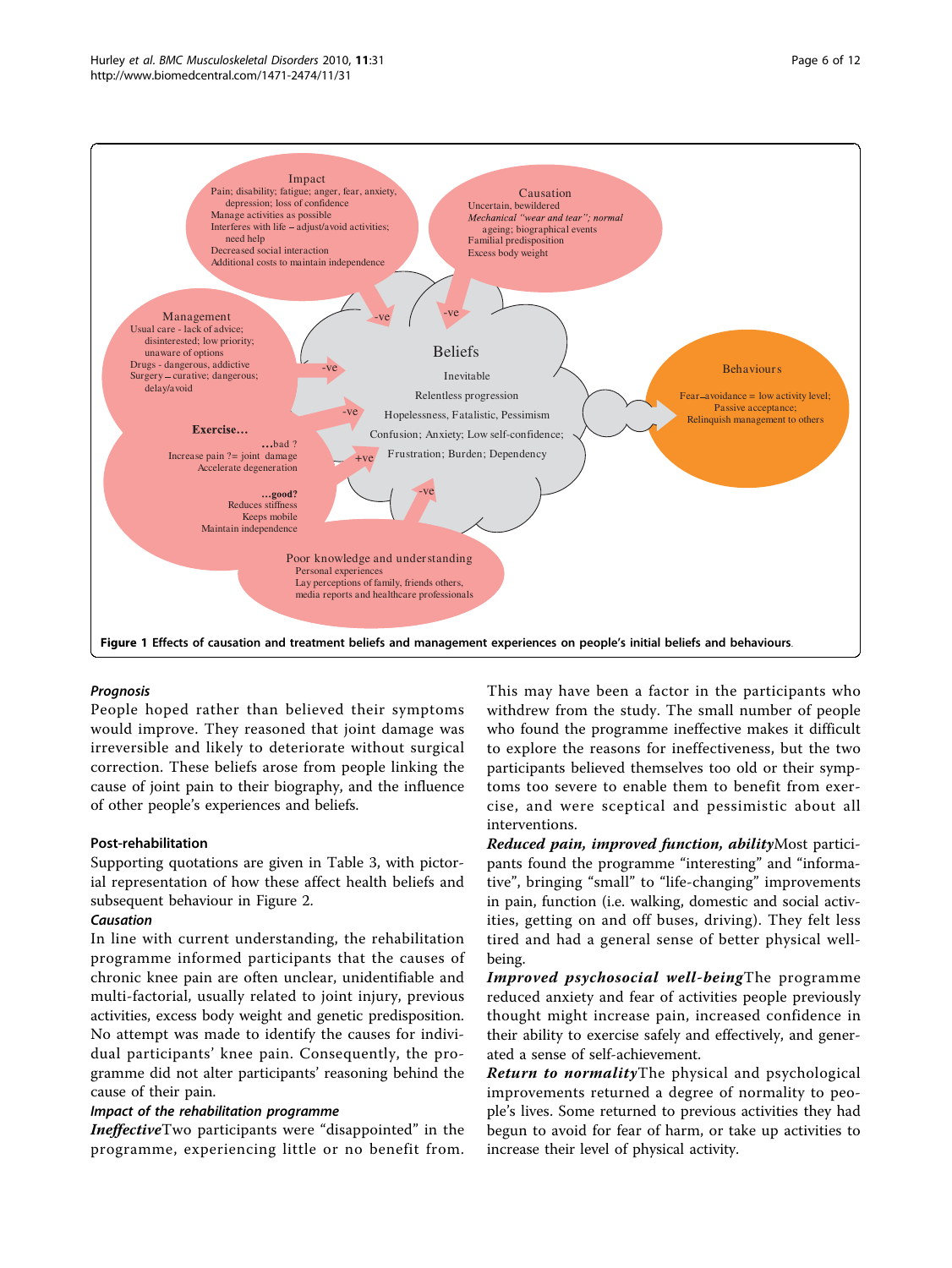| <b>Theme</b>                            | <b>Supporting Quote</b>                                                                                                                                                                                                                                                                                                                                                                                                                                                                                                                                    |
|-----------------------------------------|------------------------------------------------------------------------------------------------------------------------------------------------------------------------------------------------------------------------------------------------------------------------------------------------------------------------------------------------------------------------------------------------------------------------------------------------------------------------------------------------------------------------------------------------------------|
| Impact of programme:                    |                                                                                                                                                                                                                                                                                                                                                                                                                                                                                                                                                            |
| - ineffective                           | "I was disappointed, because I hoped, I just hopedbut it didn't sort of do what I wanted it to do for my knees and I<br>don't think anything will I think your age, as you get older, you know, you get a bit dodgy." Doris                                                                                                                                                                                                                                                                                                                                |
|                                         | - reduced pain "the exercises we did at Dulwich were helping, and see I haven't had the pain it was very helpful." Jack                                                                                                                                                                                                                                                                                                                                                                                                                                    |
|                                         | - improved function "I felt generally strong, you know. Walking up stairs, I mean, at times I used to have to go up one step at a time, but<br>then after the exercise I could just walk up the stairs and I was even beginning to try to walk normal" Derek                                                                                                                                                                                                                                                                                               |
|                                         | - improved psychosocial "Overall I have improved it's a feeling of general well being really I feel a lot better in myself, I mean mentally,<br>wellbeing mostly mentally" Rachel                                                                                                                                                                                                                                                                                                                                                                          |
|                                         | -return to normality "If I can get myself back to a little bit of [line dancing] then I kind of umm, my life is kind of coming back to<br>normality, you know, cause it can take over your life a bit as I say, you are scared of what to do and what not to<br>do" Celia                                                                                                                                                                                                                                                                                  |
| Reason for improvement:                 |                                                                                                                                                                                                                                                                                                                                                                                                                                                                                                                                                            |
| - better knowledge and<br>understanding | "I learned so much from [the physiotherapist]I learnt about pain management" Geraldine<br>" It helped me understand arthritis much better" Jacky<br>"I class it as spring cleaning my mind" Celia                                                                                                                                                                                                                                                                                                                                                          |
|                                         | - exercise " [helped understand] how to cope with painthat exercise does help ease the pain and helps your mobility" Jacky                                                                                                                                                                                                                                                                                                                                                                                                                                 |
|                                         | - allayed fears " I didn't do no exercise, I didn't know I should do, I was frightenedbut since I knew of the exercise, I have been<br>doing it" Josephine<br>"I thought if I exercise I am going to make the pain worsethey have showed me that I can still exercise even though                                                                                                                                                                                                                                                                          |
|                                         | I have a bad knee" Alan                                                                                                                                                                                                                                                                                                                                                                                                                                                                                                                                    |
|                                         | - alternative "I thought it was good, very good. To my mind I was helping to do something to help my knee pain" Robert<br>self-management strategy "This [exercise] is much better because like I said I found is helpful, because I don't take any medicine" Martina<br>"If you don't exercise you're never going to be able to manage the painGentle exercise actually relieves the pain, and<br>it means that you should be able to cut down [analgesia] and that the answer is not necessarily knee replacement"<br>Geraldine                          |
|                                         | ! mean exercise might stop it from getting worse any sooner that it would have donebefore it deteriorates to the<br>point where an operation might be needed" Cathy                                                                                                                                                                                                                                                                                                                                                                                        |
|                                         | - structure " I had the opportunity to ask lots of questions"Monica                                                                                                                                                                                                                                                                                                                                                                                                                                                                                        |
|                                         | - group interaction "you are all in there with similar problems, and it's the friendliness, like on a, personal level." Monica<br>and support "we formed very tightly knit groupwe were all trying to help one another, you know." Celia                                                                                                                                                                                                                                                                                                                   |
|                                         | - physiotherapist "! think it's really a lot, in fact an enormous amount, to do with the facilitator, she's both kind of encouraging and<br>yielding and nurturing and understanding, but also was able to use a bit of steel and get us off our bums, you know,<br>so she's got those kind of qualities naturally" Donald<br>" [Physiotherapist] gave us enormous confidence because she is such a, she is very very confident, obviously highly<br>qualified, so it was good to have some body for an hour giving you good advice, which was sound" Jack |
| Prognosis:                              |                                                                                                                                                                                                                                                                                                                                                                                                                                                                                                                                                            |
|                                         | - optimistic "I feel that I am not thinking about my knee pain anymore as a pain, I think about it more as preventing it by doing<br>the exercises" Jack                                                                                                                                                                                                                                                                                                                                                                                                   |
|                                         | - incurable " [arthritis]can easebut there is no cure for it, so it's learning to live with it" Jack                                                                                                                                                                                                                                                                                                                                                                                                                                                       |
|                                         | - surgery " I mean I feel better in myself, just a sense of well being but no won't be able to walk unless I have the surgery. It's<br>just old age you see, and I get tired walking now so I think if I get them done I will be much better, I'll go on as much<br>as I can doing the exercises" Rachel                                                                                                                                                                                                                                                   |
| Future management:                      |                                                                                                                                                                                                                                                                                                                                                                                                                                                                                                                                                            |
|                                         | - exercise at home "! do the exercises upstairs when I get up in the morning I find I might have a bit more time, because during the<br>day you tend to let things slide." Doris                                                                                                                                                                                                                                                                                                                                                                           |
|                                         | - common activities "I make sure I walk up and down the stairs during the day, cos that's one of the exercises you do" Rachel<br>"I'm gonna exercise indoors. But if I walk I don't need much" Sandra                                                                                                                                                                                                                                                                                                                                                      |
|                                         | - join class "Well I will just carry on with the umm, thingy bob [aqua aerobics], I can keep it under control. I am quite confident<br>at the moment" Alan                                                                                                                                                                                                                                                                                                                                                                                                 |
|                                         | - weight control "If you are overweight it puts more pressure on your knee jointsif I lose weight, keep it under control, it won't get<br>like real bad" Alan                                                                                                                                                                                                                                                                                                                                                                                              |
|                                         | - lack of support "! think if there could be ongoing support in a group I'd feel positive" Donald                                                                                                                                                                                                                                                                                                                                                                                                                                                          |

"...It would be nice to know if you were being naughty with your exercises you could ring them up and they just sort of say, right, get in here and you get in there for a couple of weeks or something to get you back into it." Celia

## <span id="page-6-0"></span>Table 3 Themes and supporting quotations for interpretation of post-rehabilitation interviews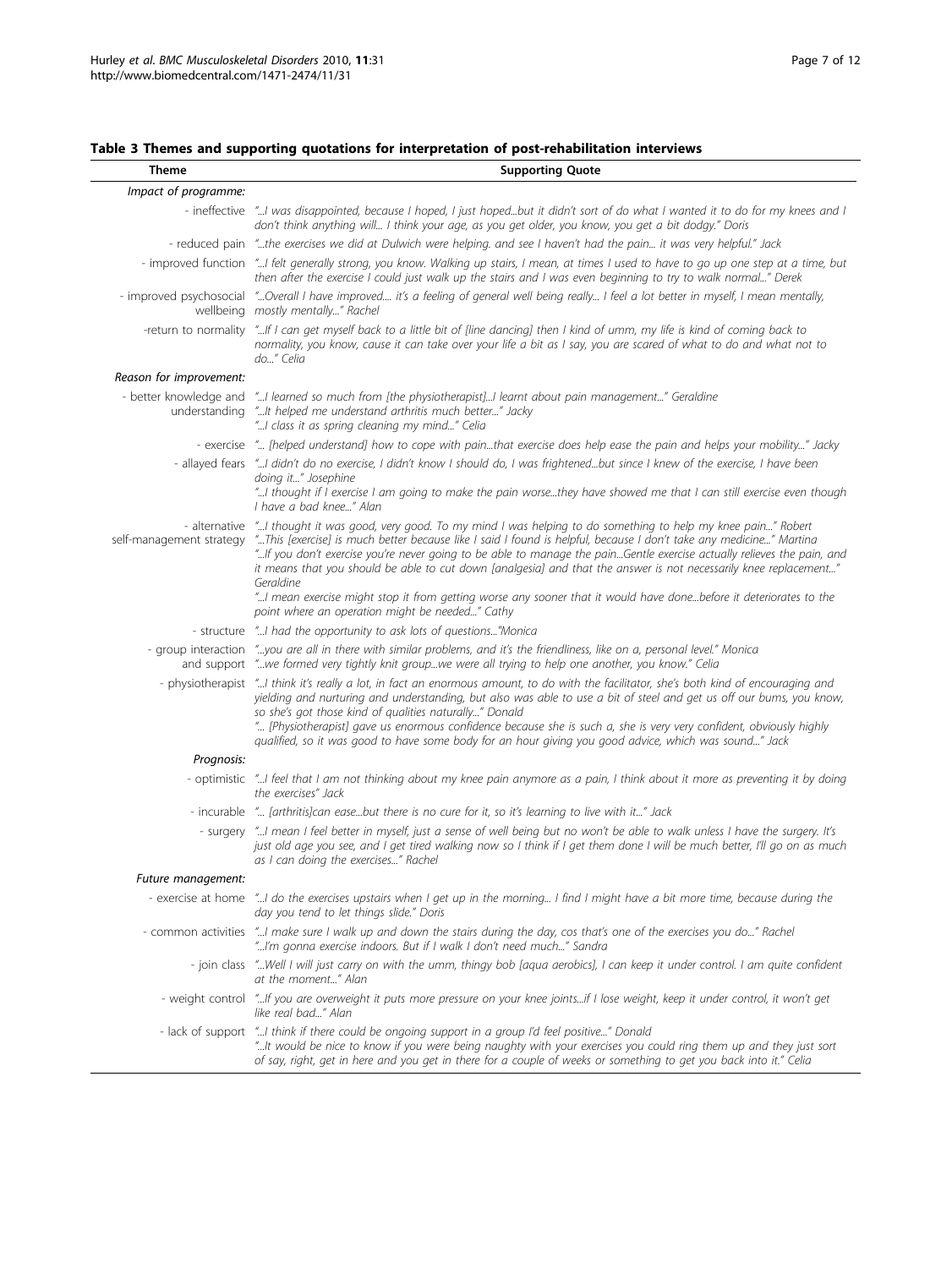<span id="page-7-0"></span>

## Reasons for improvements

Increased knowledge and understandingReceiving information and practical advice about what (not) to do, and the opportunity to discuss things that concerned and confused them with a healthcare professional, helped people appreciate their problems and what they could do to address these. In particular, they learned about the role of inactivity and excess body weight in development of knee pain, and how exercise and losing weight could control symptoms.

ExerciseParticipation in the exercise regimen allayed people's fears, confusion and anxiety about the safety of exercise and showed them it was beneficial. Its successful completion convinced participants that exercise was an effective self-management strategy they were capable of implementing and a viable alternative to medication that might slow deterioration and delay or avoid surgery.

**StructurePeople appreciated being able to discuss and** assimilate information without the time constraints of medical consultations. Participants, especially elderly participants, felt familiar comfortable and at ease in the hospital environment. Although the clinical benefits people derived from the rehabilitation programme were similar regardless of whether it was received individually

or in small groups [[21](#page-10-0)], participants who received group-rehabilitation thought meeting, sharing experiences and the support derived from fellow group members was beneficial, and that observing improvements in others was a source of encouragement.

Patient-physiotherapist partnershipThe care, support and guidance participants received during the informal discussions helped build a trusting, collaborative partnership between patient and physiotherapist. This increased participants' confidence and trust in the physiotherapist and belief in the rehabilitation programme. The interpersonal qualities and professional skills of the supervising therapist were considered as important to the success of the programme as the content of the programme itself.

#### Future management

People accepted exercise wouldn't eliminate their problems, but they understood how they could use it to manage their problems better. They were planning to continue their home exercise programme and use common physical activities (walking, gardening, housework, leisure activities) as informal exercise. Many were concerned their efforts might be thwarted by worries about personal safety, lack of facilities or environmental issues such as inclement weather. However, their greatest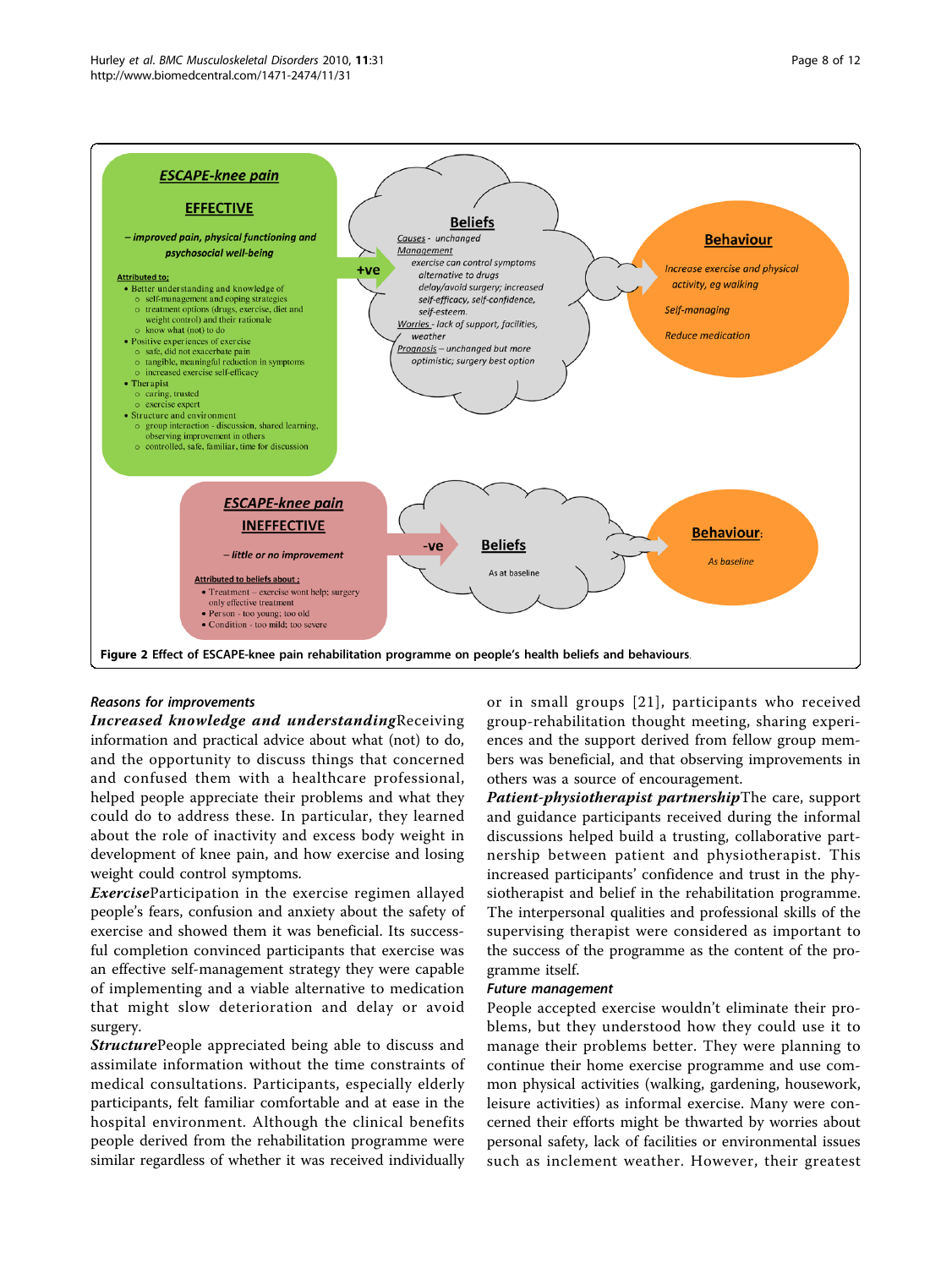concern was losing the ongoing support of the physiotherapist would undermine their motivation to exercise, and they expressed a desire for on-going support. Prognosis

People continued to mention the incurability of knee pain, thought deterioration was likely and that surgery was still considered the most effective way to improve pain and function. However, increased understanding, positive experiences of exercise and influence of the physiotherapist engendered greater optimism about the prognosis, and generally people felt better able to cope with their problems.

## **Discussion**

These interviews document the initial health beliefs and expectations of people with chronic knee pain, and how and why these changed following participation on ESCAPE-knee pain - a rehabilitation programme that integrated patient education, self-management and coping strategies and exercise. For most participants, pessimistic, negative beliefs and expectations were turned into a more optimistic positive outlook, with a greater appreciation of treatment options through the structure, content and delivery of the programme, in particular by improving their knowledge, understanding and beliefs in the safety, importance and value of exercise in the management of knee pain. They confirmed the programme's theoretical premise that improvements are effected by altering people's treatment beliefs about exercise and exercise self-efficacy.

Our participants shared the generally held unhelpful beliefs that chronic knee pain is a normal, inevitable, untreatable consequence of life and ageing, best treated by surgery and might be exacerbated by activity [[5-10,23\]](#page-10-0). Unfortunately, such beliefs lead to passive acceptance of an inexorable increase in pain and disability, deter people from seeking treatment, undermine confidence and adherence to medication and active selfmanagement strategies, such as exercise, and encourage people to relinquish responsibility for its management to others [[24\]](#page-10-0).

Attaining behavioural change, for example regular exercise, requires people to believe that the behaviour is safe, necessary and beneficial [[25\]](#page-10-0), that they have the ability to accomplish it [[26](#page-10-0)-[28\]](#page-10-0) and that the benefits will outweigh any time, effort and resource costs [[25\]](#page-10-0). Concerns about exercise causing joint damage are not challenged during usual primary care management, nor are the necessity and potential benefits of exercise explained and emphasised. Consequently, most people were not exercising, even though many considered exercise would be good for their health, function and mobility. The education component of ESCAPE-knee pain confirmed people's positive beliefs about exercise, convincing them Page 9 of 12

of the importance, safety and benefits attainable through exercise.

However, simply giving people information about their condition and the benefits of "good" behaviours is not usually sufficient stimulus to effect behavioural change especially if the behaviour is burdensome, people are uncertain they can perform it, are unconvinced about its effectiveness and have concerns that it may harm them [[29,30](#page-10-0)]. Experiencing a successful intervention restructures people's treatment beliefs about the management of their problems [[20\]](#page-10-0). The results of the RCT showed that the ESCAPE-knee pain programme improved people's exercise beliefs and self-efficacy [\[21,31\]](#page-10-0). This qualitative study suggests these improvements reflect people's understanding and belief in exercise as an effective selfmanagement strategy that they have the ability to implement.

Participants considered supervision essential for enhancing helpful exercise beliefs and self-efficacy. This raised concerns that without continued support their motivation to exercise would wane [[27,32-](#page-10-0)[38](#page-11-0)]. Thus the programme may be creating reliance on supervision as a requirement for exercise, which would undermine people's exercise self-efficacy and the usefulness exercise as a self-management strategy [\[23,36,37](#page-10-0)[,39,40](#page-11-0)] if continued supervision were required to maintain the benefits. However, ESCAPE-knee pain is equally effective whether delivered to groups of participants or individual participants [[21](#page-10-0)]. Therefore group rehabilitation could be adapted so that continued contact with group members might provide the encouragement, support and motivation required to promote continued participation in regular exercise.

The strengths of this study are its size and longitudinal design. It is a large qualitative study nested in a large pragmatic clinical trial. It is the first study to document the same people's beliefs before and after a rehabilitation programme of this nature. The similarity of our participant's baseline perceptions of their condition, treatment and prognosis with those reported in previous studies [[5](#page-10-0)-[10\]](#page-10-0), suggest our participants are a representative patient population. These factors allow us to confidently infer that the improvements reported were due to the rehabilitation programme, and will generalise to the wider patient population.

Potential limitations are subjectivity and bias. First, we could not objectively verify participants' self-reported exercise behaviour. They might have overstated their improvement to justify their investment of time and effort, to please the interviewer and/or to reflect well on themselves and the therapist. We tried to minimise the effect of these potential problems by interviewing people in their homes and emphasising anonymity to foster frankness and honesty. Nevertheless, because the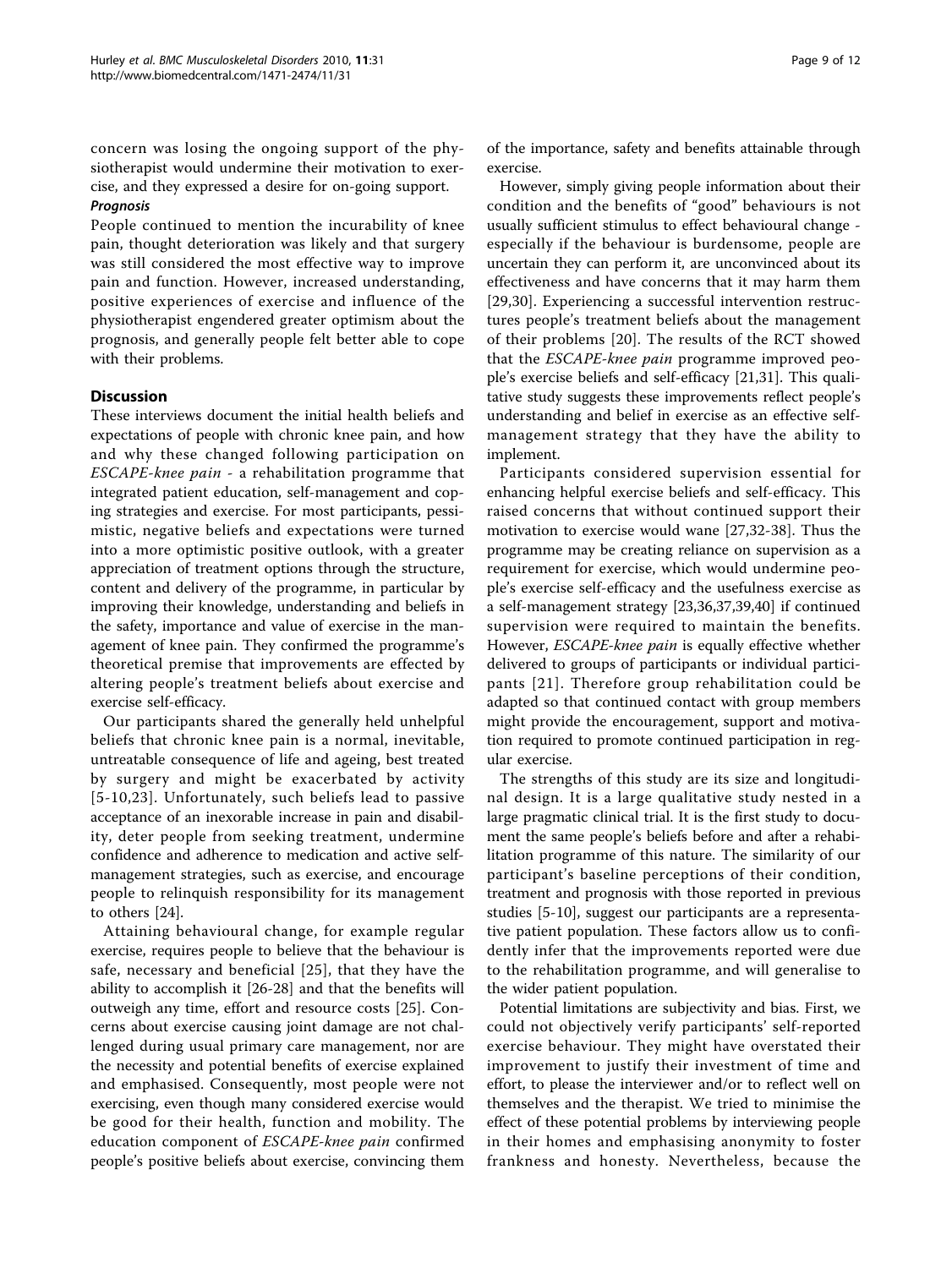interviews focused on participants' experiences on the rehabilitation programme, participants may have been unable to distinguish between the studies. Second, the interview guide was devised by the researchers and could have influenced the findings, although the interviewer did probe other issues that arose and encouraged people to discuss whatever they felt pertinent. Third, interpretation is context-specific and these findings are only one interpretation of people's perspectives of their disease, its management and the views of the rehabilitation programme. Finally, "volunteer bias" may have led to the recruitment and retention of people very enthusiastic about exercise, generating a deceptively positive perspective of the programme, although the baseline interviews suggest our participants held similar views as participants of other studies and were not overenthusiastic.

## Conclusion

Current management of chronic knee pain in primary care tacitly confirms erroneous, negative beliefs about the cause, treatment and prognosis of chronic knee pain, and fails to foster intuitive positive beliefs about the benefit of exercise - it accentuates the negative and eliminates the positive. Our prospective interviews of participants undertaking an integrated rehabilitation programme for chronic knee pain explain why the programme was successful in reducing pain, improving function and psychosocial well-being. Advice about the importance of exercise and active participation on an exercise-based rehabilitation programme reduces the symptoms and consequences of chronic knee pain and gives people an alternative self-management strategy. Altering treatment beliefs are vital in altering behaviour [[19](#page-10-0),[23](#page-10-0),[25,27](#page-10-0),[36](#page-10-0)] and more important than altering beliefs about causation and prognosis, and improvement in physiological variables [\[22\]](#page-10-0).

## Appendix A

## Baseline Interview Guide

When did you start having knee pain? Why do you think it started? What makes it better/worse? What do you do to avoid or reduce pain? Why do you think this works? Who have you seen about your knee pain? (If seen) Did they give you some advice or information? Did you find this helpful? Are you following that advice? How do you manage to get things done? Does your knee pain stop you doing anything? (If limited) How do you feel about not being able to do those things? What treatment have you received?

(If received treatment) How effective was it? Are you still doing it? Why (not)?

Are you aware of any other treatments for knee pain?

(If aware) Have you considered them? Why (not)?

What are your feelings about exercise?

What do you think will happen with your knee pain in the future?

Do you think your knee pain will ever go away?

## Post-rehabilitation interview guide

How has your knee pain been?

(If changed) When did you notice this change? What do you think caused the change?

Last time you thought your knee pain was caused by...(previous reason)...do you still think that?

You mentioned you had difficulty...(previous problems)...How are things now?

(If changed) How do you feel about the (lack of) change? Is there anything you do now to help you control your knee pain? Do you still get help from others?

Are you still...(e.g. taking medication, using other strategies)...to help reduce pain?

Since we spoke you have been on the rehabilitation programme. Can you tell me about that?

Did it help? How? Why (not)? What was good/bad about it?

Do you think you will keep doing the things...(regular physical activity, weight control)...suggested?

How easy or difficult do you think it will be to continue? What might prevent you? What might help you?

Have you felt changes to other areas of your life...(e. g. social life/relationships)?

What do you think will happen with your knee pain in the future?

#### Acknowledgements

This study was funded by grants the Arthritis Research Campaign and NHS Research and Development (Eastern Region). We are grateful to all the participants who helped us in this study. We thank the two peer reviewers for their time, useful comments and suggestions.

#### Author details

<sup>1</sup>Rehabilitation Research Unit, Kings College London, London, UK. <sup>2</sup>Faculty of Health Life Sciences, University of the West of England, Bristol, UK. <sup>3</sup>Department of General Practice & Primary Care, Kings College London, London, UK. <sup>4</sup>Institute of Health Service Research, Peninsula Medical School, University of Exeter, UK. <sup>5</sup>Department of Primary Care and Population Health UCL Medical School, London, UK.

#### Authors' contributions

MH conceived the study, participated in its design and coordination, read all interview transcripts, commented on the coding, analysis and interpretation,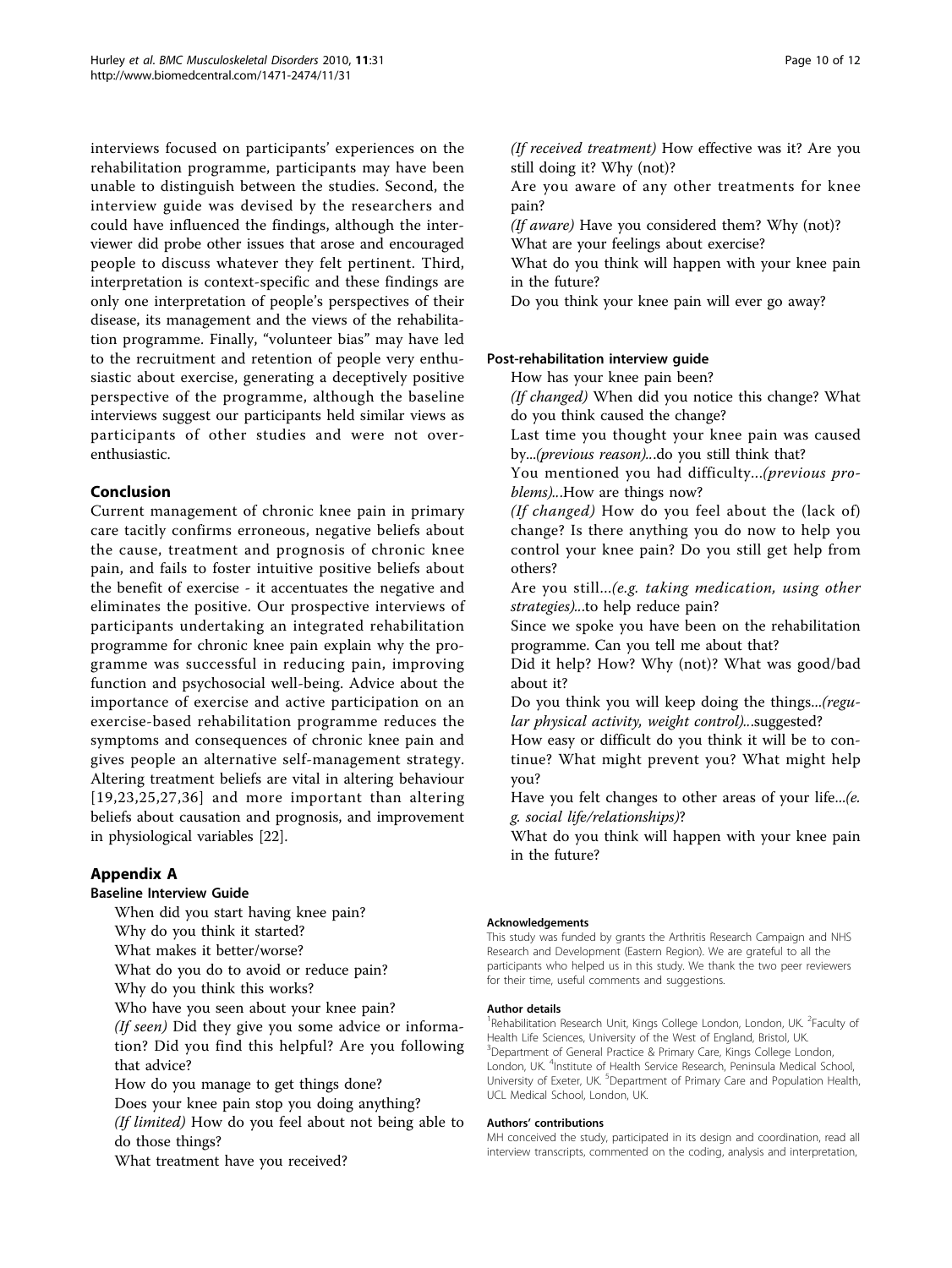<span id="page-10-0"></span>prepared drafts and final manuscript. NW contributed to the conception of the study, commented on its design, helped identify potential participants, commented on the drafts of the manuscript. VB recruited and consented all participants, carried out all the interviews, read all transcripts, performed the coding schemes, contributed to interpretation of the data, prepared the initial draft manuscript. NB contributed to the design of the study, read some interview transcripts, commented on the coding, analysis and interpretation, commented on the drafts of the manuscript. FS participated in the design of the study, read all interview transcripts, performed the coding schemes and analysis, interpreted the data, commented on the drafts of the manuscript. All authors read and approved the final manuscript.

#### Competing interests

The authors declare that they have no competing interests.

## Received: 23 October 2009

#### Accepted: 11 February 2010 Published: 11 February 2010

#### References

- 1. Peat G, McCarney R, Croft P: [Knee pain and osteoarthritis in older adults:](http://www.ncbi.nlm.nih.gov/pubmed/11156538?dopt=Abstract) [a review of community burden and current use of primary health care.](http://www.ncbi.nlm.nih.gov/pubmed/11156538?dopt=Abstract) Annals of the Rheumatic Diseases 2001, 60:91-97.
- 2. Dawson J, Linsell L, Zondervan Z, Rose P, Carr A, Randall T, Fitzpatrick R: Impact of persistent hip or knee pain on overall health status in elderly people: A longitudinal population study. Arthritis Care & Research 2005, 53:368-374.
- 3. Dawson J, Linsell L, Zondervan K, Rose P, Randall T, Carr A, Fitzpatrick R: Epidemiology of hip and knee pain and its impact on overall health status in older adults. Arthritis Care & Research 2004, 43:497-504.
- 4. World Health Organisation: The burden of musculoskeletal disease at the start of the Millennium. Geneva: World Health Organisation 2003.
- 5. Victor CR, Ross F, Axford J: [Capturing lay perspectives in a randomized](http://www.ncbi.nlm.nih.gov/pubmed/14731152?dopt=Abstract) [control trial of a health promotion intervention for people with](http://www.ncbi.nlm.nih.gov/pubmed/14731152?dopt=Abstract) [osteoarthritis of the knee.](http://www.ncbi.nlm.nih.gov/pubmed/14731152?dopt=Abstract) Journal of Evaluation in Clinical Practice 2004, 10:63-70.
- 6. Turner AP, Barlow JH, Buszewicz M, Atkinson A, Rait G: [Beliefs about the](http://www.ncbi.nlm.nih.gov/pubmed/17330306?dopt=Abstract) [causes of osteoarthritis among primary care patients.](http://www.ncbi.nlm.nih.gov/pubmed/17330306?dopt=Abstract) Arthritis Care and Research 2007, 57:267-271.
- 7. Donovan JL, Blake DR, Fleming WG: The patient is not a blank sheet: lay [beliefs and their relevance to patient education.](http://www.ncbi.nlm.nih.gov/pubmed/2917230?dopt=Abstract) British Journal of Rheumatology 1989, 28:58-61.
- Sanders C, Donovan J, Dieppe P: The significance and consequences of having painful and disabled joints in older age: co-existing accounts of normal and disrupted biographies. Sociology of Health & Illness 2002, 24:227-253.
- 9. Gignac MAM, Davis AM, Hawker G, Wright JG, Mahomed N, Fortin PR, Badley EM: What do you expect? You're just getting older: A comparison of perceived osteoarthritis-related and aging-related health experiences in middle- and older-age adults. Arthritis Care & Research 2006, 55:905-912.
- 10. Ballantyne PJ, Gignac MAM, Hawker GA: A patient-centered perspective on surgery avoidance for hip or knee arthritis: Lessons for the future. Arthritis Care & Research 2007, 57:27-34.
- 11. Warsi A, LaValley MP, Wang PS, Avorn J, Solomon DH: [Arthritis self](http://www.ncbi.nlm.nih.gov/pubmed/12905474?dopt=Abstract)[management education programs: a meta-analysis of the effect on pain](http://www.ncbi.nlm.nih.gov/pubmed/12905474?dopt=Abstract) [and disability.](http://www.ncbi.nlm.nih.gov/pubmed/12905474?dopt=Abstract) Arthritis and Rheumatism 2003, 48:2207-2213.
- 12. Newman PS, Steed L, Mulligan K: Self-management interventions for chronic illness. The Lancet 2004, 364:1523-1537.
- 13. Lorig K, Sobel DS, Stewart AL, Brown BW, Bandura A, Ritter P, Gonzalez VM, Laurent DD, Holman HR: [Evidence suggesting that a chronic disease self](http://www.ncbi.nlm.nih.gov/pubmed/10413387?dopt=Abstract)[management program can improve health status while reducing](http://www.ncbi.nlm.nih.gov/pubmed/10413387?dopt=Abstract) [hospitalisation: a randomised trial.](http://www.ncbi.nlm.nih.gov/pubmed/10413387?dopt=Abstract) Medical Care 1999, 37:5-14.
- 14. Superuio-Cabuslay E, Ward MM, Lorig KR: [Patient education interventions](http://www.ncbi.nlm.nih.gov/pubmed/8997918?dopt=Abstract) [in osteoarthritis and rheumatoid arthritis: a meta-analytic comparison](http://www.ncbi.nlm.nih.gov/pubmed/8997918?dopt=Abstract) [with nonsteroidal antiinflammatory drug treatment.](http://www.ncbi.nlm.nih.gov/pubmed/8997918?dopt=Abstract) Arthritis Care and Research 1996, 9:292-301.
- 15. van Baar ME, Assendelft WJ, Dekker J, Oostendorp RA, Bijlsma JW: [Effectiveness of exercise therapy in patients with osteoarthritis of the](http://www.ncbi.nlm.nih.gov/pubmed/10403263?dopt=Abstract) [hip or knee: a systematic review of randomized clinical trials.](http://www.ncbi.nlm.nih.gov/pubmed/10403263?dopt=Abstract) Arthritis and Rheumatism 1999, 42:1361-1369.
- 16. Fransen M, McConnell S, Bell M: [Therapeutic exercise for people with OA](http://www.ncbi.nlm.nih.gov/pubmed/12180738?dopt=Abstract) [of the hip and knee: a systematic review.](http://www.ncbi.nlm.nih.gov/pubmed/12180738?dopt=Abstract) Journal of Rheumatology 2002, 29:1737-1745.
- 17. Hurley MV, Walsh NE: [Effectiveness and clinical applicability of integrated](http://www.ncbi.nlm.nih.gov/pubmed/19339929?dopt=Abstract) [rehabilitation programs for knee osteoarthritis.](http://www.ncbi.nlm.nih.gov/pubmed/19339929?dopt=Abstract) Current Opinion in Rheumatology 2009, 21:171-176.
- 18. Walsh NE, Mitchell HL, Reeves BC, Hurley MV: Effectiveness of rehabilitation programmes combining exercise and self-management interventions for hip and knee osteoarthritis: A systematic review. Physical Therapy Reviews 2006, 11:289-297.
- 19. Leventhal H, Diefenbach M, Leventhal EA: Illness cognition: Using common sense to understand treatment adherence and affect cognition interactions. Cognition and Therapy and Research 1992, 16:143-163.
- 20. Pimm TJ, Weinman J: Applying Leventhal's self-regulation model to adaptation and intervention in rheumatic disease. Clinical Psychology and Psychotherapy 1998, 5:62-75.
- 21. Hurley MV, Walsh NE, Mitchell HL, Pimm TJ, Patel A, Williamson E, Jones RH, Dieppe PA, Reeves BC: [Clinical effectiveness of a rehabilitation program](http://www.ncbi.nlm.nih.gov/pubmed/17907147?dopt=Abstract) [integrating exercise, self-management, and active coping strategies for](http://www.ncbi.nlm.nih.gov/pubmed/17907147?dopt=Abstract) [chronic knee pain: a cluster randomized trial.](http://www.ncbi.nlm.nih.gov/pubmed/17907147?dopt=Abstract) Arthritis and Rheumatism 2007, 57:1211-1219.
- 22. Hurley MV, Mitchell HL, Walsh N: In osteoarthritis, the psychosocial benefits of exercise are as important as physiological improvements. Exercise and Sports Science Review 2003, 31:138-143.
- 23. Underwood MR, Harding G, Klaber Moffett J, in collaboration with the UKBtt: [Patient perceptions of physical therapy within a trial for back pain](http://www.ncbi.nlm.nih.gov/pubmed/16418201?dopt=Abstract) [treatments \(UK BEAM\).](http://www.ncbi.nlm.nih.gov/pubmed/16418201?dopt=Abstract) Rheumatology 2006, 45:751-756.
- 24. Bedson J, Mottram S, Thomas E, Peat G: [Knee pain and osteoarthritis in](http://www.ncbi.nlm.nih.gov/pubmed/17675657?dopt=Abstract) [the general population: what influences patients to consult?.](http://www.ncbi.nlm.nih.gov/pubmed/17675657?dopt=Abstract) Family Practice 2007, 24:443-453.
- 25. Horne R, Weinman J: Self-regulation and self-management in asthma: exploring the role of illness perceptions and treatment beliefs in explaining non-adherence to preventer medication. Psychology and Health 2002, 17:17-32.
- 26. Gecht MR, Connell KJ, Sinacore JM, Prohaska TR: A survey of exercise beliefs and exercise habits among people with arthritis. Arthritis Care and Research 1996, 9:82-88.
- 27. Wilcox S, Der Ananian C, Abbott J, Vrazel J, Ramsey R, Sharpe P, Brady T: Perceived exercise barriers, enablers, and benefits among exercising and nonexercising adults with arthritis: Results from a qualitative study. Arthritis Care & Research 2006, 55:616-627.
- 28. Fontaine K, Bartlett S, Heo M: [Are health care professionals advising](http://www.ncbi.nlm.nih.gov/pubmed/15818656?dopt=Abstract) [adults with arthritis to become more physically active?.](http://www.ncbi.nlm.nih.gov/pubmed/15818656?dopt=Abstract) Arthritis Care and Research 2005, 53:279-283.
- 29. Griffiths C, Foster G, Ramsay J, Eldridge S, Taylor S: [How effective are](http://www.ncbi.nlm.nih.gov/pubmed/17569933?dopt=Abstract) [expert patient \(lay led\) education programmes for chronic disease?.](http://www.ncbi.nlm.nih.gov/pubmed/17569933?dopt=Abstract) BMJ 2007, 334:1254-1256.
- 30. Dieppe PA: [Osteoarthritis in primary care: Policies advocating self](http://www.ncbi.nlm.nih.gov/pubmed/17068015?dopt=Abstract) [management need re-evaluating.](http://www.ncbi.nlm.nih.gov/pubmed/17068015?dopt=Abstract) BMJ 2006, 333:867-868.
- 31. Jessep SA, Walsh NE, Ratcliffe J, Hurley MV: [Long-term clinical benefits and](http://www.ncbi.nlm.nih.gov/pubmed/19627690?dopt=Abstract) [costs of an integrated rehabilitation programme compared with](http://www.ncbi.nlm.nih.gov/pubmed/19627690?dopt=Abstract) [outpatient physiotherapy for chronic knee pain.](http://www.ncbi.nlm.nih.gov/pubmed/19627690?dopt=Abstract) Physiotherapy 2009, 95:94-102.
- 32. Marcus BH, Dubbert PM, McKenzie TL, Blair SN, Dunn AL, Stone EJ, Forsyth LA: [Physical Activity Behavior Change: Issues in Adoption and](http://www.ncbi.nlm.nih.gov/pubmed/10709946?dopt=Abstract) [Maintenance.](http://www.ncbi.nlm.nih.gov/pubmed/10709946?dopt=Abstract) Health Psychology 2000, 19:32-41.
- 33. Hillsdon M, Thorogood M: [A systematic review of physical activity](http://www.ncbi.nlm.nih.gov/pubmed/8799589?dopt=Abstract) [promotion strategies.](http://www.ncbi.nlm.nih.gov/pubmed/8799589?dopt=Abstract) British Journal of Sports Medicine 1996, 30:84-89.
- 34. Hillsdon M, Thorogood M, Anstiss T, Morris J: [Randomised controlled trials](http://www.ncbi.nlm.nih.gov/pubmed/7499985?dopt=Abstract) [of physical activity promotion in free living populations:a review.](http://www.ncbi.nlm.nih.gov/pubmed/7499985?dopt=Abstract) Journal of Epidemiology and Community Health 1995, 49:448-453.
- 35. Dishman RK, (Ed): Advances in Exercise Adherence. Champaign, Illinois: Human Kinetics, 1 1994.
- 36. Campbell R, Evans M, Tucker M, Quilty B, Dieppe P, Donovan JL: [Why don](http://www.ncbi.nlm.nih.gov/pubmed/11154253?dopt=Abstract)'t [patients do their exercises? Understanding non-compliance with](http://www.ncbi.nlm.nih.gov/pubmed/11154253?dopt=Abstract) [physiotherapy in patients with osteoarthritis of the knee.](http://www.ncbi.nlm.nih.gov/pubmed/11154253?dopt=Abstract) J Epidemiol Community Health 2001, 55:132-138.
- 37. McAuley E, Lox C, Duncan TE: Long-term maintenance of exercise, selfefficacy, and physiological change in older adults. Journal of Gerontology (Psycholoical Sciences) 1993, 48:218-224.